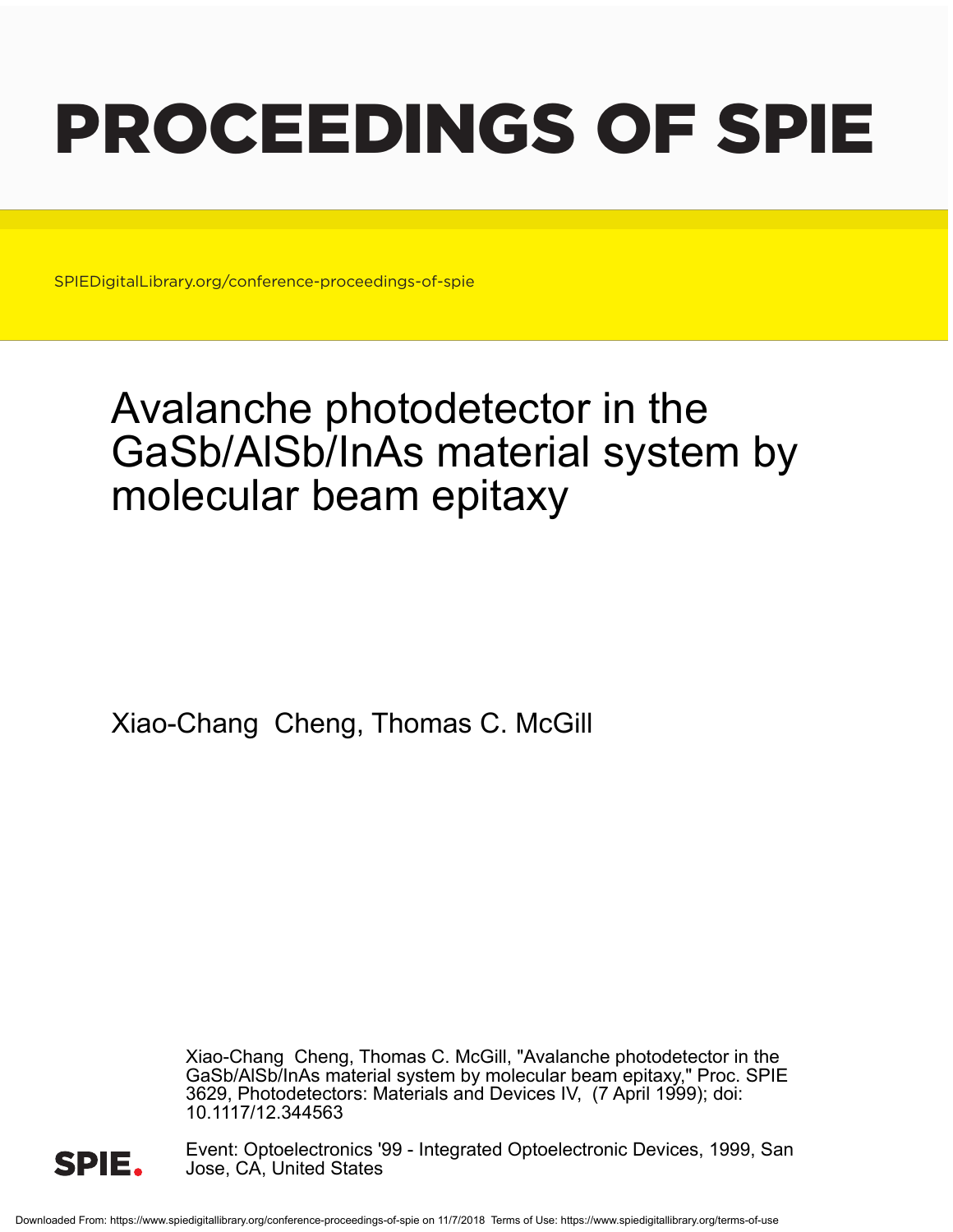### Avalanche photodetector in the GaSb/A1Sb/InAs material system by molecular beam epitaxy

x-c. Cheng and T. C. McGill•

Department of Applied Physics, California Institute of Technology, Pasadena, CA 91125

#### ABSTRACT

GaSb/AlSb/InAs is an attractive system for making low noise avalanche photodetectors (APD) due to possible resonant enhancement of hole impact ionization in  $Al_xGa_{1-x}Sb$  and potential enhancement of electron impact ionization in GaSb/A1Sb superlattices. We have employed molecular beam epitaxy (MBE) to fabricate device structures so that these effects could be further explored. The devices were grown on GaSb substrates and incorporated a  $p^-n^+$ one sided abrupt junction. The  $p^-$  multiplication region consisted of either bulk  $Al_{0.04}Ga_{0.96}Sb$  or 10 periods of alternating, 300 A thick GaSb and A1Sb layers. A short period, selectively doped InAs/AlSb superlattice was used as the  $n^+$  layer. Dark current suppression in these devices was found to be largely dependent on the InAs/AlSb superlattice configuration and the resulting band offset at the  $p^-n^+$  heterojunction. Notably, for devices with a 0.6  $\mu$ m Al<sub>0.04</sub>Ga<sub>0.96</sub>Sb multiplication region and an optimized InAs/AlSb superlattice, an avalanche break down voltage of 13 V was observed. The dark current density for this device was 6  $A/cm^2$  at a multiplication factor of 10. Devices with GaSb/AlSb superlattice multiplication regions exhibited a higher breakdown voltage (18.5 V) and a lower dark current density (0.4 A/cm<sup>2</sup>) at comparable gain. Impact ionization rates in  $Al_{0.04}Ga_{0.96}Sb$  were studied by using 781 nm and 1645 nm laser light. The results were consistent with enhancement of hole impact ionization in  $Al_{0.04}Ga_{0.96}Sb$ .

Keywords: Avalanche photodetector, Molecular beam epitaxy, AlGaSb, Superlattice, Dark current, Impact ionization,

#### 1. INTRODUCTION

The 6.1 A lattice matched system formed by GaSb, AlSb and InAs has many possibilities in device application due to the unique type II band alignment between these materials and the wide range of bandgaps available. Optical devices in the near and far infrared including cascade lasers,<sup>1</sup> injection lasers<sup>2</sup> and superlattice detectors<sup>3</sup> have already been reported. There is much interest in making an avalanche photodetector (APD) in this material system. An APD employing GaSb as the absorption region has responsivity in the near infrared up to 1.7  $\mu$ m, and has potential applications in optical communication, gas sensing and night vision. In addition to expanding the integration capability of the material system, antimonide APD's have some intrinsic advantages: the carrier impact ionization rates of GaSb are larger than those of  $\text{InP}^{4}$ , which leads to shorter avalanche regions compatible with high speed operation. The antimonide system also provides unique possibilities for enhancement of either hole or electron impact ionization, which is the prerequisite for making devices with low excess noise factor and high gain—bandwidth product.5

The hole to electron impact ionization ratio  $(K_p/K_n)$  in  $Al_xGa_{1-x}Sb$  is thought to be enhanced near  $x = 0.06$ where the spin-orbit split-off band offset  $\Delta$  matches the band gap energy. The effect is attributed to lowering of the hole ionization energy and was first demonstrated experimentally by Hildebrand et al.<sup>6</sup> However, other experimental and theoretical studies have since generated contradictory results. In particular, Hidelbrand's findings were supported by Gouskov et al.<sup>7</sup> whereas Kuwatsuka et al.<sup>8</sup> showed that  $K_p/K_n$  in Al<sub>0.06</sub>Ga<sub>0.94</sub>Sb was lower than previously measured and there was no enhancement of  $K_p/K_n$  at the split-off band resonant condition. The aforementioned studies have all used liquid phase epitaxy (LPE) as the crystal growth method. Since the effect is possibly material dependent,<sup>9</sup> new insights may be obtained by studying similar device structures fabricated from molecular beam epitaxy.

The composition and thickness control inherent to MBE can also be utilized to achieve high  $K_n/K_p$  by using a GaSb/AlSb superlattice as the multiplication layer. Electrons will preferentially impact ionize in the superlattice

Correspondence: E-mail: xcc@ssdp.caltech.edu; Telephone: 626 395 2133; Fax 626 395 4817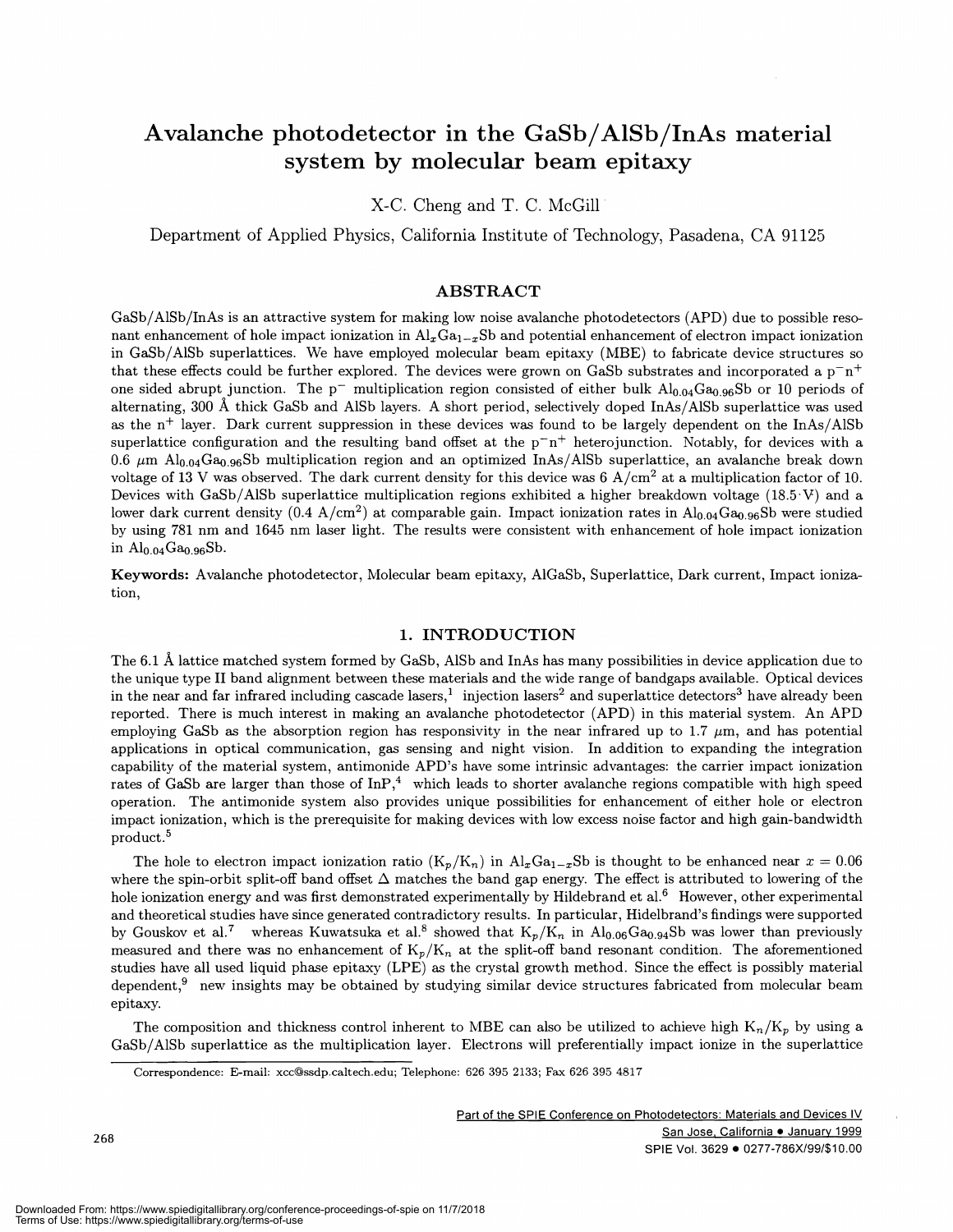if the conduction band offset between the constituent materials is larger than their valence band offset.<sup>10</sup> This effect has been demonstrated in GaAs/AlAs and InGaAs/InAlAs superlattices by a number of workers.  $^{11,12}$  But the scheme has not been adequately exploited in the  $GaSb/Al_xGa_{1-x}Sb$  system despite the large band offset differences available

In this paper, we have attempted to use MBE to fabricate antimonide APD's using both GaSh/AlSh superlattices and bulk  $\text{Al}_{0.04}\text{Ga}_{0.96}\text{Sb}$  as the multiplication layer. The flexibility of the MBE technique was demonstrated by the use of an InAs/AlSb superlattice as the device n-type layer and the incorporation of both multiplication layer designs in the same basic structure. Dark current and photo gain characteristics of these devices were analyzed to establish performance limits on the two types of structures. Photo response measurements employing 781 nm and 1645 nm lasers were also carried out to explore possible resonant enhancement of hole impact ionization in  $\rm Al_{0.04}Ga_{0.96}Sb$ .

#### 2. DEVICE DESIGN

The basic device structure employed in this study is shown in Fig. 1 and comprised of three sections: a heavily doped  $p^+$  GaSb layer ( $p=2\times10^{18}/cm^3$ ) for bottom contact, an unintentionally dope  $p^-$  region, and a heavily doped  $n^+$ InAs/AlSb superlattice  $(n=1 \times 10^{18}/\text{cm}^3)$ . Avalanche multiplication took place in the p<sup>-</sup> layer, which consisted of either bulk  $Al_xGa_{1-x}Sb$  or a GaSb/AlSb superlattice. Four samples were fabricated and examined in detail in this study. The exact structures of these samples are listed in Table 1.



Figure 1. Basic structure and band alignment of the antimonide APD. The device had a  $p^-n^+$  configuration with p  $\text{Al}_{0.04}\text{Ga}_{0.96}\text{Sb}$  or GaSb/AlSb superlattice multiplication layers and a n<sup>+</sup> selectively doped InAs/AlSb superlattice.

The Al concentration in the multiplication region of bulk devices was kept at 0.04, which was near the composition for spin-orbit split-off band resonance. Due to the low vapor pressure of Sb, Ga atoms tend to occupy Sb sites during crystal growth of  $Al_xGa_{1-x}Sb$  and form defects which are double acceptors. Thus unintentionally doped  $Al_xGa_{1-x}Sb$ is always p-type. Hall experiment on calibration samples grown in our MBE system yielded a background doping of  $5 \times 10^{16}/\text{cm}^3$  for the p<sup>-</sup> multiplication layer. Given the bandgap of Al<sub>0.04</sub>Ga<sub>0.96</sub>Sb at 0.75 eV, and an one sided abrupt pn junction at such a doping level, the device was estimated to have an avalanche breakdown voltage of  $14$  V.<sup>13</sup> The depletion width on the lightly doped side was estimated to be 0.6  $\mu$ m at breakdown. Thus the Al<sub>0.04</sub>Ga<sub>0.96</sub>Sb multiplication layer was kept to be at least 0.6  $\mu$ m thick to maximize the length of the multiplication region.

The multiplication region of the superlattice device consisted of 11) periods of alternating GaSh and AISh layers. GaSb and AISb were selected as the superlattice components because of the large conduction band offset  $(1.1 \text{ eV to } 1.1 \text{ eV})$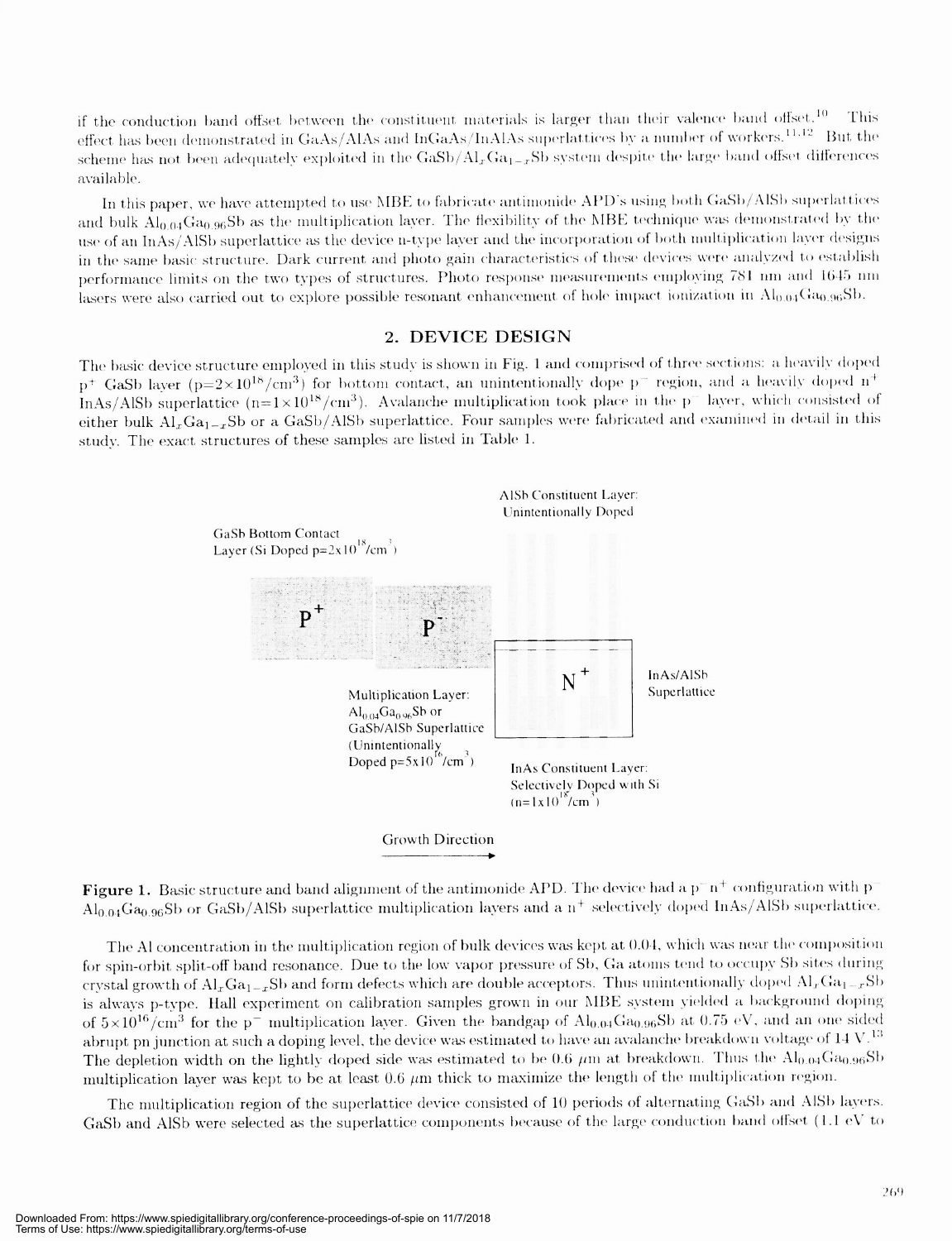Table 1. List of APD structures fabricated. APD's with  $Al_{0.04}Ga_{0.96}Sb$  as the multiplication layer were fabricated with three different InAs/AlSb superlattice configurations to optimize dark current suppression and improve contact resistance.

| Sample Number | $p^-$ Multiplication Layer                          | $n^+$ InAs/AlSb Superlattice                                                                                          |
|---------------|-----------------------------------------------------|-----------------------------------------------------------------------------------------------------------------------|
| 754           | $1 \mu m$ , Al <sub>x</sub> Ga <sub>1-x</sub> Sb    | $0.5 \mu m$ , 27 Å / 27 Å                                                                                             |
| 757           | 0.6 $\mu$ m, Al <sub>x</sub> Ga <sub>1-x</sub> Sb   | $0.3 \mu m$ , 10 Å / 20 Å                                                                                             |
| 759           | 0.6 $\mu$ m, Al <sub>x</sub> Ga <sub>1-x</sub> Sb   | 300 Å, 5 Å / 10 Å layer,<br>followed by 0.2 $\mu$ m, 10 Å / 20 Å layer,<br>followed by 0.1 $\mu$ m, 27 Å / 27 Å layer |
| 760           | 10 period, 300 Å / 300 Å,<br>GaSb/AlSb superlattice | Same as 759                                                                                                           |

the indirect band edge of A1Sb and 0.55 eV to the direct band edge of A1Sb) between the two materials. The valence band offset in comparison has a value of 0.45 eV. A GaSb or A1Sb single layer thickness of 300 A was selected so that ionizing carriers could gain enough energy at high field conditions ( $E>10^5$  V/cm) to get out of the well. A total thickness of 0.6  $\mu$ m for the superlattice layer enabled direct comparison with Al<sub>0.04</sub>Ga<sub>0.96</sub>Sb devices which had multiplication regions of the same length.



Figure 2. Calculated InAs/A1Sb superlattice band gap energy and band overlap with GaSb as a function of superlattice period thickness.<sup>14</sup> The InAs and AlSb layer thicknesses were assumed to be equal.

The  $n^+$  region of the abrupt pn junction was formed by using a short period InAs/AlSb superlattice, which was approximately lattice matched to GaSb when the InAs and AlSb layer thicknesses were kept the same. Ntype doping  $(n=1\times10^{18}/cm^3)$  was achieved by selectively incorporating Si in the InAs layers.<sup>15</sup> The superlattice n-type layer has been previously reported by Miles and Chow et al.<sup>2</sup> in antimonide laser studies. The approach negated the need for a conventional Te dopant cell and provided separately tunable conduction and valence band edges. As shown in Fig. 2, the bandgap of the superlattice varied from 0.8 eV to 1.2 eV as the InAs layer thickness decreased from 27 A to 10 A. In this experiment, the InAs/A1Sb superlattice bandgap was kept above the GaSb bandgap (0.72 eV) to ensure that long wavelength photons could reach the underlying substrate for pure electron injection during impact ionization measurements.<sup>5</sup> The superlattice design was also optimized in order to suppress tunneling current at the  $p^-n^+$  interface and minimize the Schottky barrier at the surface. As shown in Table 1, these effect were explored by fabricating  $Al_{0.04}Ga_{0.96}Sb$  multiplication layer devices with three different InAs/AlSb superlattice configurations. A graded InAs/A1Sb superlattice incorporating three stages was found to have the best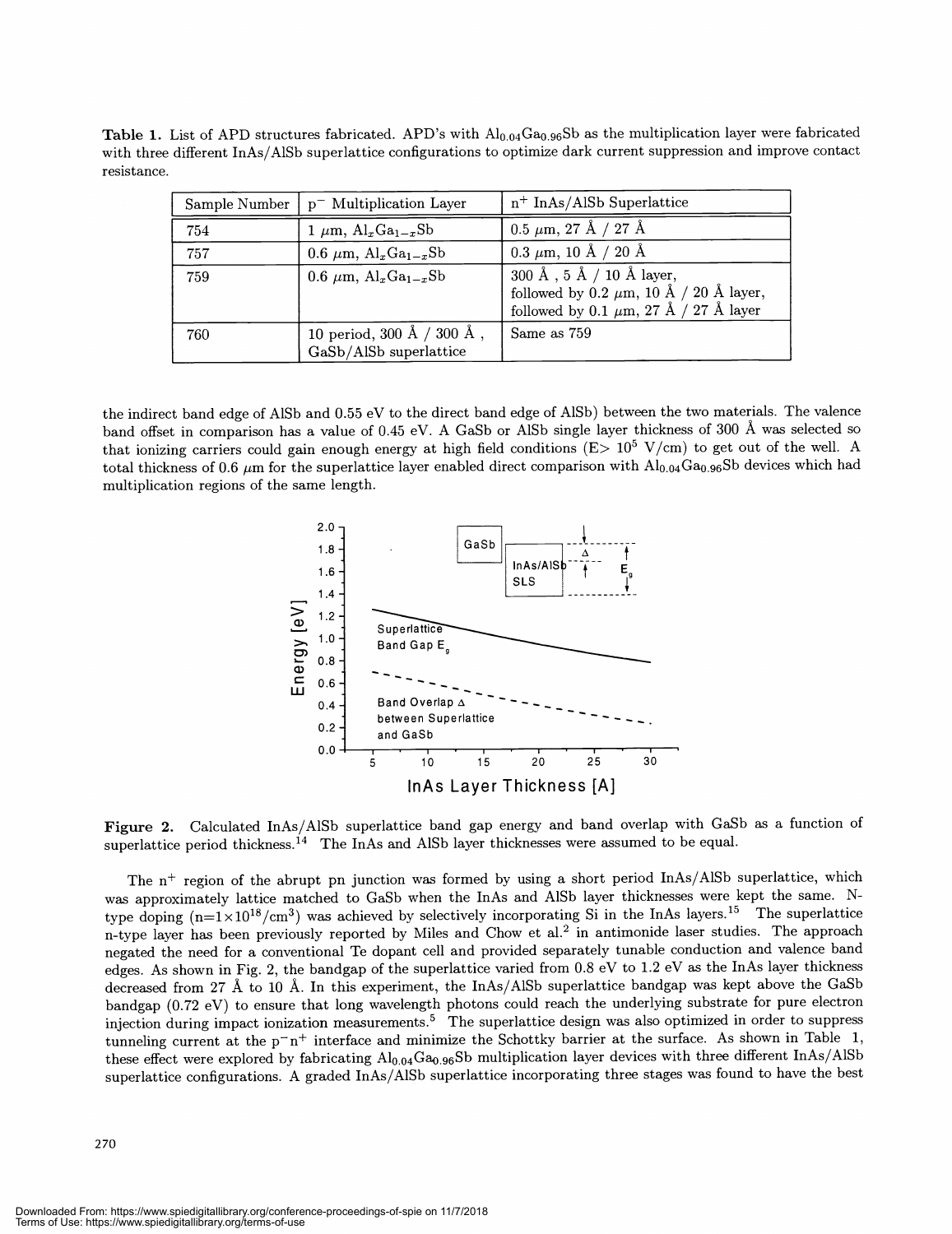dark current and contact characteristics (Section 4), hence this configuration was also used to fabricate devices with the superlattice multiplication layer.

#### 3. GROWTH AND FABRICATION

The APD device structures were grown in a Perkin-Elmer 430 MBE system equipped with cracked As and Sb Sources. (100) GaSb wafers were used as substrates and etched prior to Indium bonding. Following oxide desorption under Sb over pressure, a 1  $\mu$ m thick GaSb buffer was deposited at a substrate temperature of 520 °C. The buffer layer was heavily doped with Si and acted as the  $p^+$  bottom contact to the device. The Si cell was shuttered off during growth of the unintentionally doped  $A_{0.04}Ga_{0.96}Sb$  or GaSb/AlSb superlattice multiplication layer. Samples were typically soaked in Sb for 10 to 30 seconds at each hetero-interface. A two dimensional growth front was ensured throughout the growth sequence by maintaining the  $1 \times 3$  reflection high energy electron diffraction (RHEED) pattern characteristic of GaSb and A1Sb reconstructed surface.

For growth of the selectively doped InAs/AlSb superlattice, the substrate temperature had to be lowered to prevent excessive As incorporation in the antimonide layers. The structural quality of the superlattice was significantly improved when the growth temperature was lowered to 420 °C, at which point the GaSb surface turns Sb rich and the RHEED pattern changes from  $1 \times 3$  to  $1 \times 5$ . During growth of the InAs layer, the Si cell shutter was opened for n-type doping, and As flux was minimized by using the valved cracker while maintaining an As stabilized growth front. A 5 second Sb soak was applied between each InAs and AlSb interface to ensure an InSb like interface, which was known to produce material of superior quality.<sup>16</sup> RHEED patterns remained streaky even for short period superlattices and exhibited sharp  $2 \times 4$  and  $1 \times 3$  reconstructions for the InAs and AlSb layers, respectively.



Figure 3. X-ray diffraction pattern of an APD structure fabricated from molecular beam epitaxy. The device had a 0.6  $\mu$ m Al<sub>0.04</sub>Ga<sub>0.96</sub>Sb multiplication region and three stages of InAs/AlSb superlattice (Sample 759). Inset shows a high resolution scan of the central region.

Fig. 3 shows the X-ray diffraction pattern obtained from sample 759, which had a bulk  $Al_{0.04}Ga_{0.96}Sb$  multiplication layer followed by three stages of InAs/AlSb superlattice. Good structural quality was evidenced by the existence of satellite peaks from the 10  $\AA/20$  Å and 27  $\AA/27$  Å superlattice. The inset of Fig. 3 shows a high resolution scan of the central region. The  $\text{Al}_{0.04}\text{Ga}_{0.96}\text{Sb}$  peak can be seen to clearly separate from the GaSb peak. The separation was used to accurately calibrate the composition of the multiplication layer. The  $Al_{0.04}Ga_{0.96}Sb$  and GaSb buffer layer peaks had narrow and symmetric profiles with full width half maximums (FWHM) of about 30 arcsecs, which indicated that As incorporation in the antimonide layer was limited to below 0.1%.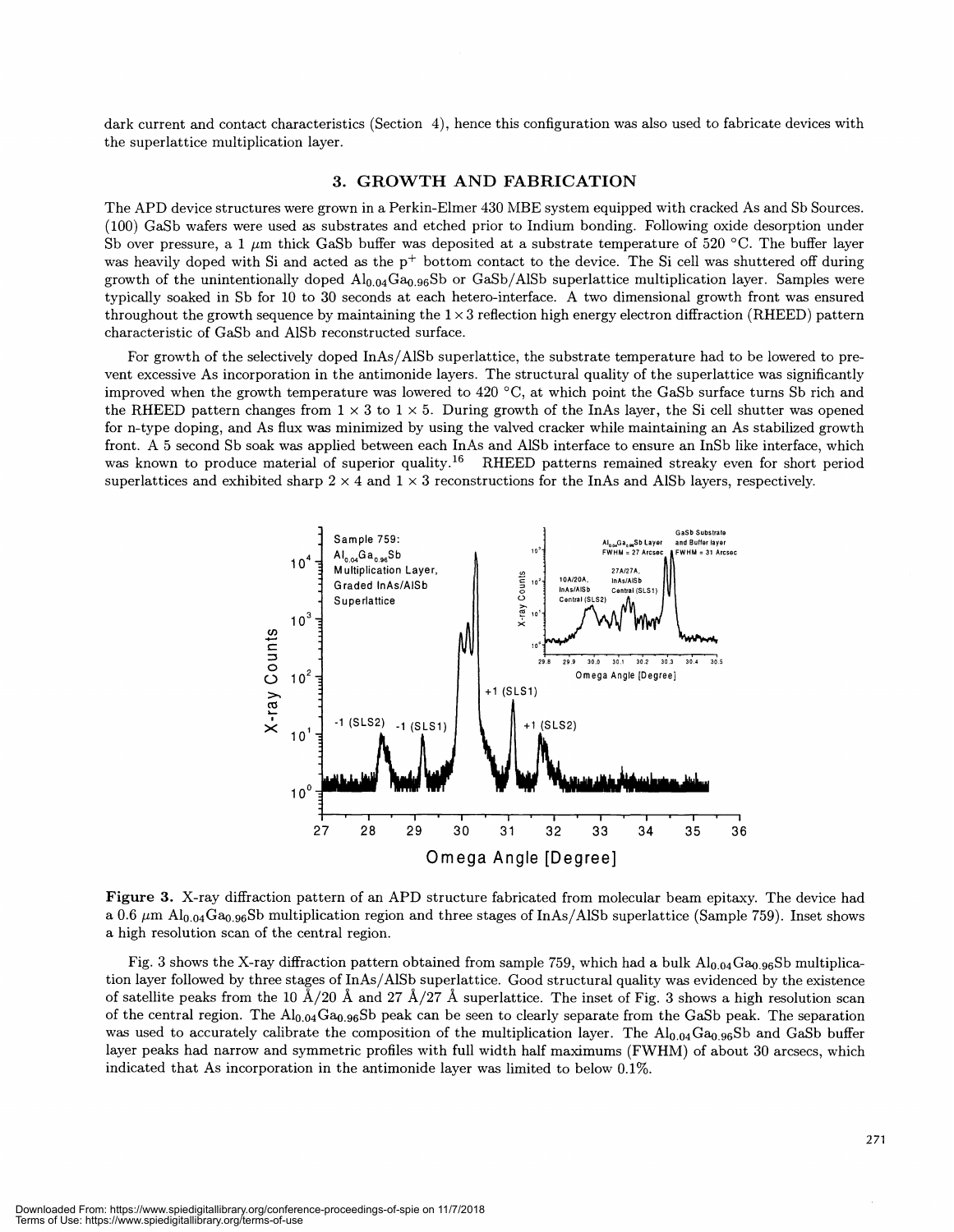Following MBE growth, standard photolithography was used to define the AFD device mesa, which was circular in shape and ranged in size from 38  $\mu$ m to 67  $\mu$ m. Gold or Au:Ge was sputter deposited onto the sample for top contact whereas indium left over from MBE growth served as the back contact. The front metal layer thickness was kept thin at 50 A for light transparency. Devices were also fabricated for direct injection of light into the semiconductor by employing a two step mask process. These mesas had a light sensitive circular opening surrounded by a ring of contact metal 2000 A in thickness. Since the InAs/A1Sb superlattice contained both arsenides and antimonides, standard wet etch recipes designed to work with either material could not be used. A satisfactory solution was found by using Cl2 assisted dry etching, which was sometimes followed by a quick antimonide wet etch to anneal out the surface damage. Sulfur passivation<sup>17</sup> was also studied by soaking some samples in  $(NH<sub>4</sub>)<sub>2</sub>S$  after the wet etch anneal. It was found that the additional wet etch step did not always improve dark current. Sulfur passivation did reduce surface leakage at low reverse biases, but the effect was much weakened near avalanche break down.

#### 4. CURRENT-VOLTAGE ANALYSIS

A HP 4156 semiconductor parameter analyzer was used to probe the I-V characteristics of the APD devices. Fig. 4 shows the results from three devices with the same  $\text{Al}_{0.04}\text{Ga}_{0.96}\text{Sb}$  multiplication layer and different InAs/AlSb superlattice configurations. The large variation in reverse current among these devices indicated that dark current suppression was closely related to the design of the InAs/A1Sb superlattice. The effect can be understood by examining Fig. 2, which shows the calculated band overlap between GaSb and the InAs/AlSb superlattice as a function of the superlattice period. For samples with a 27 A period superlattice, a high level of dark current was observed because the band overlap at the  $p-n+$  junction was only 0.3 eV and the carriers can easily tunnel through the junction under reverse bias. In sample 757, the InAs well thickness was decreased to 10 A and the electron energy level in the quantum well was pushed up, resulting in a higher superlattice conduction band edge and a greater band overlap (0.58 eV) at the  $p-n+$  junction. The effect was reduced at the valence band edge because the relative shallowness of hole confinement, i.e. a change in the AlSb layer thickness induced a much smaller shift in the superlattice valence band. Note however that the exponential nature of the dark current in sample 757 indicated that it was still dominated by tunneling. Moreover, the shorter period superlattice resulted in a larger superlattice bandgap and a higher n-type Schottky barrier at the surface, as evidenced by the reduced forward conduction characteristics of Sample 757.



Figure 4. Current-Voltage characteristics of three APD devices with the same  $\text{Al}_{0.04} \text{Ga}_{0.96}$ Sb multiplication layer and different InAs/AlSb n-type superlattices.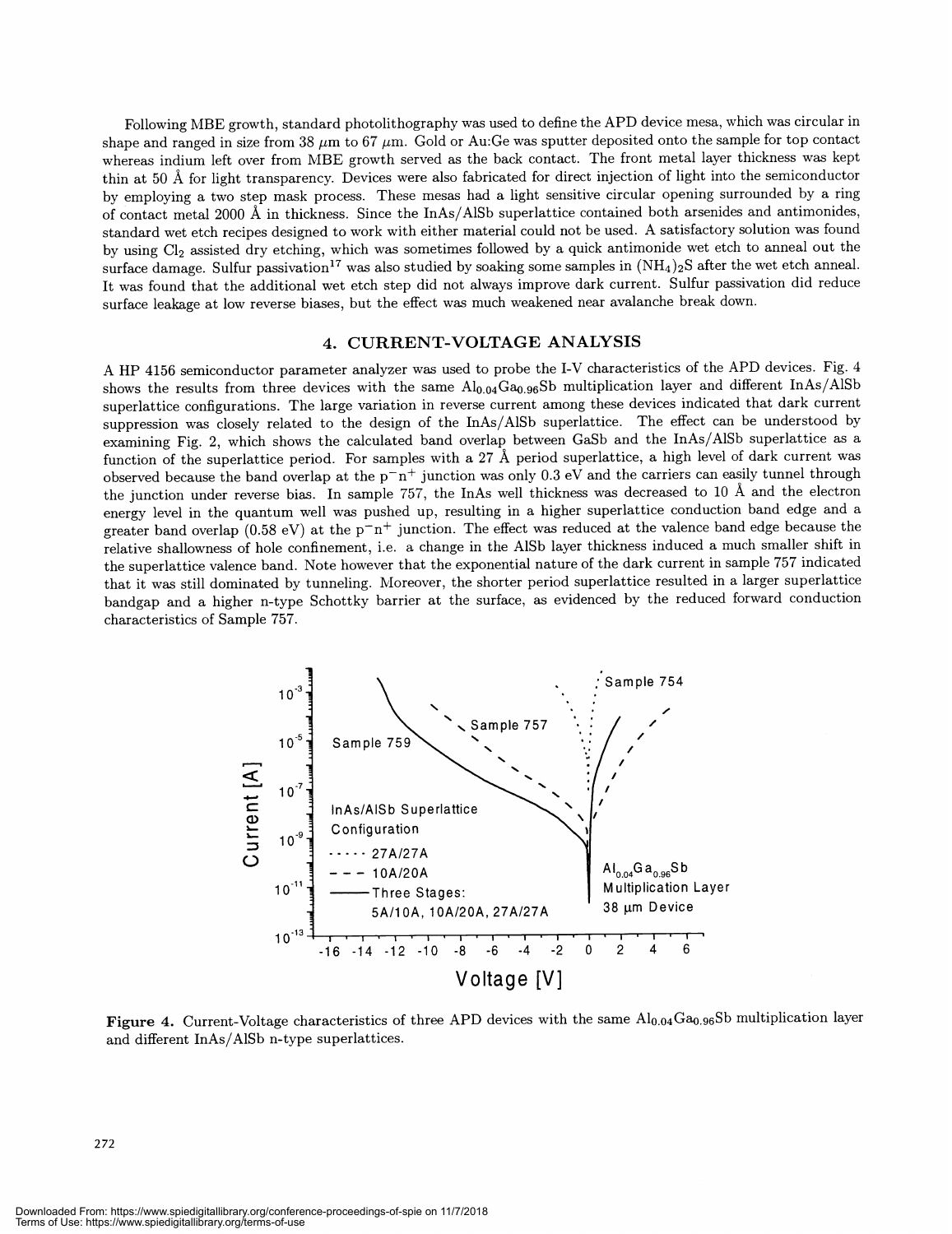By employing a three stage InAs/A1Sb superlattice, both the forward and reverse I-V characteristics were improved in sample 759. Compared to sample 757, the device was more conductive under forward bias due to the smaller band gap of the 27  $\AA/27 \AA$  superlattice contact layer. The dark current was also further reduced as the InAs layer thickness was decreased to 5 Å near the  $p^-n^+$  interface. The shorter period superlattice had a 0.7 eV band overlap with the  $Al_{0.04}Ga_{0.96}Sb$  multiplication region and more effectively blocked the tunneling current. At low reverse bias, the dark current in sample 759 was still dominated by tunneling, but rapid current increase characteristic of avalanching action could be observed at about 12 V. A breakdown voltage of 13 V was consistently obtained and very close to the predicted value for an one sided abrupt pn junction (Section 2). The avalanche nature of the break down was confirmed by I-V characterization at liquid nitrogen temperature, where a lower avalanche onset voltage was observed due to reduced phonon scattering.<sup>13</sup>

The I-V characteristic of devices with the superlattice multiplication region is shown in Fig. 9(a). The device had the same graded InAs/AlSb superlattice structure as sample 759. The dark current in this device was an order of magnitude lower than in  $A_{0.04}Ga_{0.96}Sb$  devices due to the presence of AlSb barriers in the multiplication region. The larger bandgap of AlSb also contributed to a higher avalanche break down voltage of 18.5 V and more pronounced avalanching characteristics near break down.



Figure 5. Dark current scaling with device size for APD's with (a)  $Al_{0.04}Ga_{0.96}Sb$  multiplication layer and (b) GaSb/AlSb superlattice multiplication layer. The data is fitted to a power law  $I=I_0(L)^p$ , where L is the device size. The curve fit should yield  $p=2$  for perfect scaling with device area and  $p=1$  for perfect scaling with device perimeter.

To better understand the origin of the dark current, which was relatively high in devices with bulk  $Al_{0.04}Ga_{0.96}Sb$ multiplication layers, current-voltage measurements from mesas of three different sizes were compared. In Fig. 5, the leakage current of  $Al_{0.04}Ga_{0.96}Sb$  and superlattice devices were plotted against device mesa size at different voltages using a Log scale. The slope of the curve indicated whether the leakage current scaled with device area or perimeter, and provided a useful hint on the relative importance of bulk and surface leakage current. It can be seen that bulk leakage current was significant in  $\text{Al}_{0.94}\text{Ga}_{0.96}\text{S}$ b devices whereas surface leakage contributed to most of the dark current in the superlattice device until the onset of avalanche break down. This suggested that AlSb in the superlattice multiplication layer effectively blocked much of the tunneling dark current at low voltages. In contrast, the lower bandgap of  $\text{Al}_{0.04}\text{Ga}_{0.96}\text{Sb}$  multiplication layer resulted in a relatively high level of bulk tunneling current.

#### 5. PHOTO RESPONSE CHARACTERISTICS

A fiber optical set-up employing laser diodes was used to obtain the photo gain characteristics of the APD's. Light injection was achieved by butt coupling a single mode fiber (core diameter  $=9 \mu m$ ) to the top surface of the APD mesa. The signal was chopped at 10 kHz and picked up by a lock-in amplifier. Two laser diodes at wavelengths of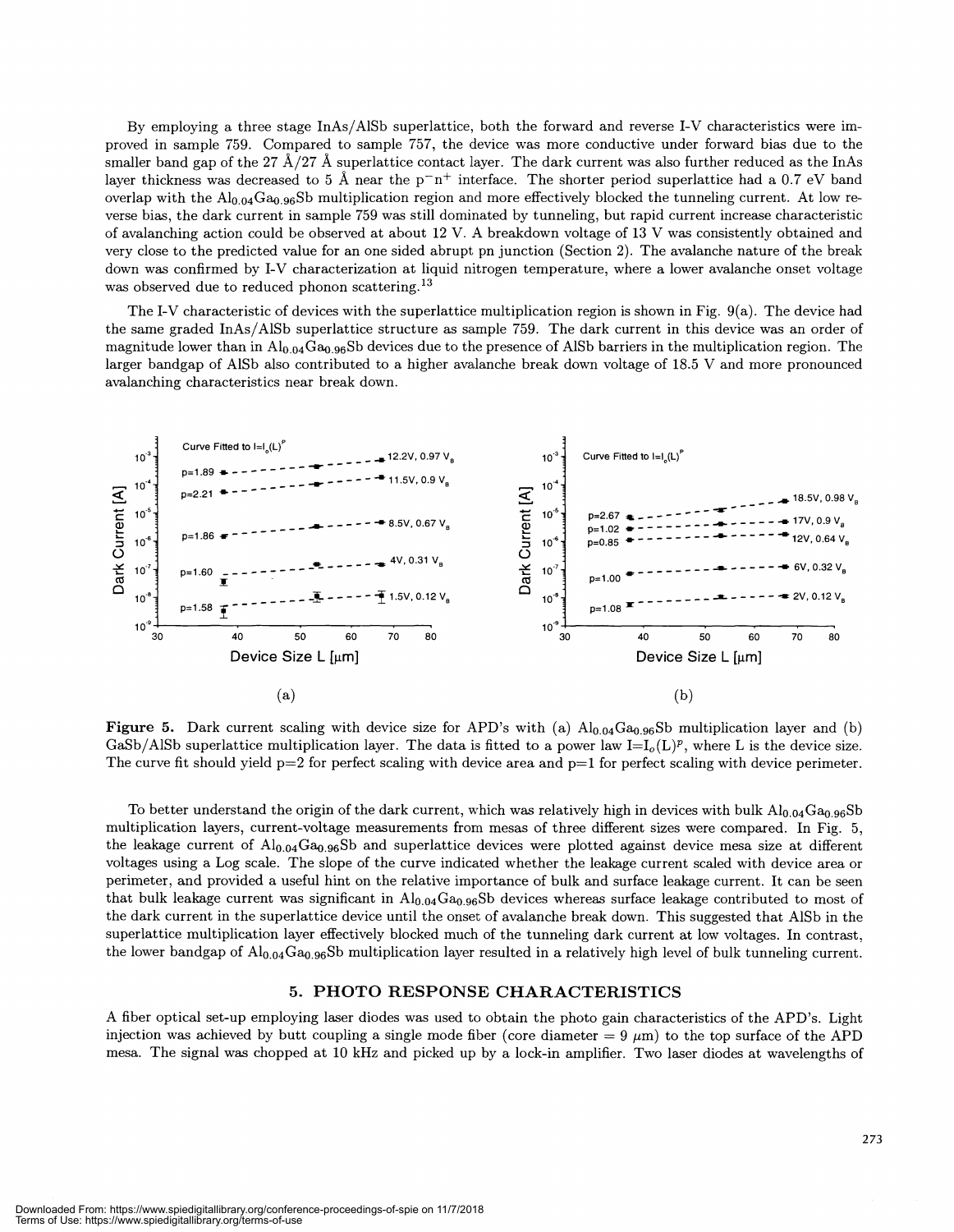781 nm and 1645 nm were used to attempt front and back carrier injection so that electron and hole ionization rates could be measured.





Figure 6. (a)Photo gain and dark current characteristics of APD's with  $\text{Al}_{0.04}\text{Ga}_{0.96}\text{Sb}$  as the multiplication layer. The device had a three stage InAs/AlSb superlattice as the  $n^+$  layer (Sample 759). The dashed line shows the un-multiplied dark current. (b)Device dark current plotted as a function of photo gain. The data is fitted to a power law I=I<sub>0</sub>(M)<sup>p</sup> where p=1 for constant un-multiplied dark current.

Among the three samples with  $Al_{0.04}Ga_{0.96}Sb$  multiplication layers, sample 759 had the best current-voltage characteristics and was used in the subsequent photo response characterization. The photo gain curve for 781 nm light is shown in Fig. 6(a) for a 38  $\mu$ m device. A photo gain of 10 was obtained at a dark current density of 6 A/cm<sup>2</sup>. Plotting the dark current in the avalanching region against the photo gain (Fig. 6(b)) revealed that the dark current increased faster than the photo current. The un-multiplied dark current was plotted in Fig. 6(a) and can be seen to increase exponentially with voltage, which indicated that the reverse leakage was due mostly to bulk tunneling, in agreement with findings from the 1-V scaling study (Section 4).



Figure 7. Photo response of an  $Al_{0.04}Ga_{0.96}Sb$  APD without correction. The curve was fitted at low bias to correct for bias dependence of quantum efficiency.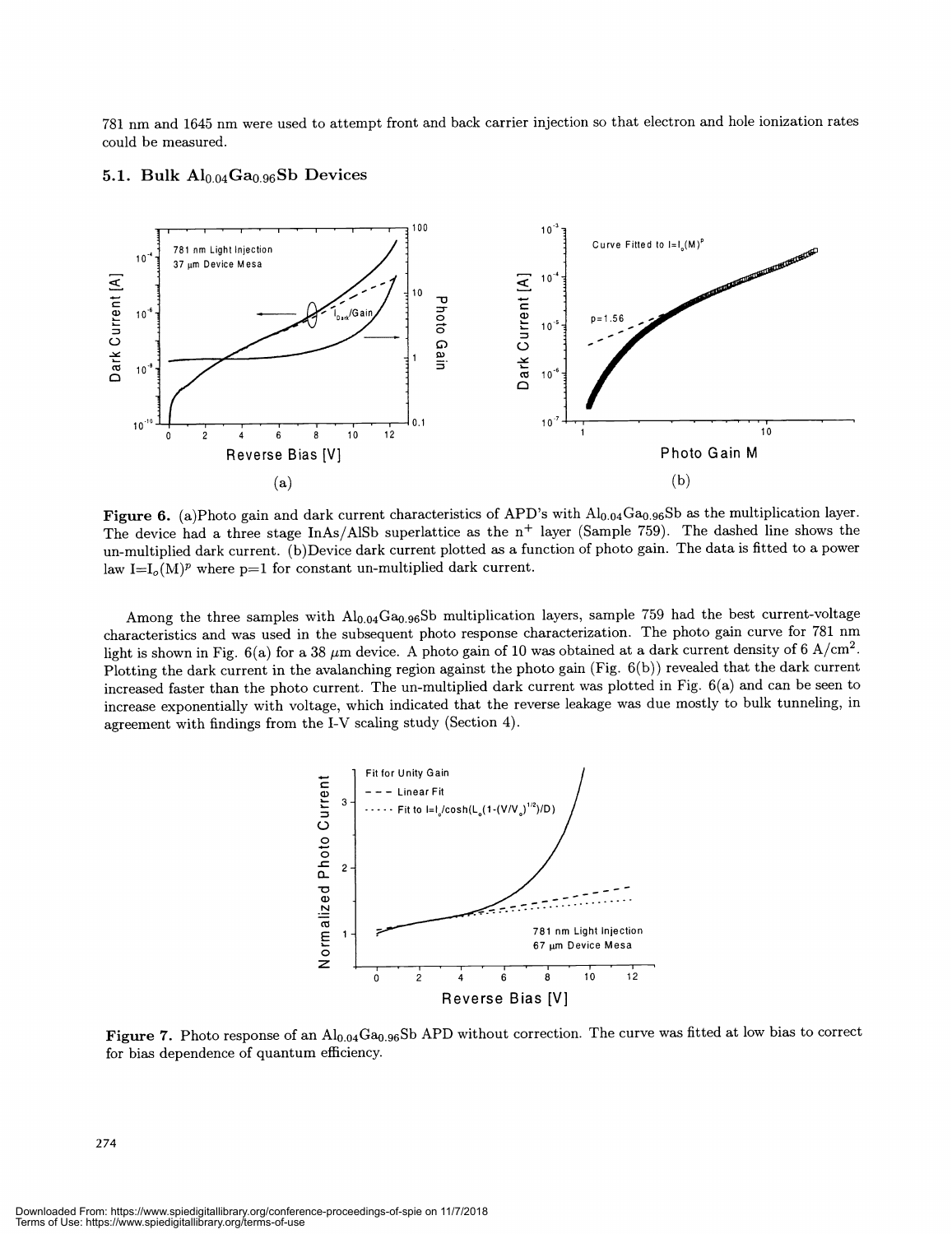The photo gain curve shown in Fig. 6(a) was corrected to account for changes in injection efficiency as the device bias was increased. Fig. 7 shows the actual measured photo current for 781 nm light at low reverse bias. The external quantum efficiency was estimated to be 16 % at zero bias and slowly rised as the bias was increased. An inflexion point in the photo gain curve can be seen at about 2 V. This effect could not be attributed to widening of the depletion region since 781 nm light was absorbed in the heavily doped n-type layer. In the absence of a convincing physical model, the photo gain at low bias was fitted to a straight line around the infiexion point, which was extracted to higher bias regions as unity gain. A similar but weaker effect was also observed for 1645 nm light, which yielded an external quantum efficiency of 10 % at zero bias. For consistency, linear fitting was again used to correct for unity gain instead of the more complicated depletion widening model.<sup>18</sup>

When the APD device was illuminated by 1645 nm laser light, the photon energy was just below the band gap of the  $Al_{0.04}Ga_{0.96}Sb$  multiplication layer, resulting in absorption in the underlying p-type GaSb layer and pure electron injection. Hole injection was achieved by using 781 nm light because the more energetic photons were absorbed in the higher bandgap n-type material. Fig. 8(a) shows the corrected photo gain curves for 781 nm and 1645 nm light from the same junction. These curves were highly reproducible and independent of light intensity, device size, and injection geometry. The electron and hole impact ionization rates can be derived from these curves by using the formulas $5$ :

$$
k_n(E) = E \frac{1}{M_n(V)M_p(V)} \frac{dM_n(V)}{dV}
$$
\n<sup>(1)</sup>

$$
k_p(E) = E\left(\frac{1}{M_p(V)}\frac{dM_p(V)}{dV} - \frac{1}{M_n(V)}\frac{dM_n(V)}{dV}\right) + k_n(E)
$$
\n(2)

where  $k_n$  and  $k_p$  are the electron and hole impact ionization rates,  $M_n(V)$  and  $M_p(V)$  the photo gain at bias V for electron and hole injection, and E the maximum electric field in the abrupt pn junction at bias V.



Figure 8. (a)Photo gain curves for hole and electron injection using 781 nm and 1645 nm light. (b)Calculated hole and electron impact ionization rates in  $\text{Al}_{0.94}\text{Ga}_{0.96}\text{Sb}$ . The device was assumed to have an abrupt pn junction.

The calculated ionization rates are shown in Fig.  $8(b)$  and can be seen to deviate from the Shockley model<sup>19</sup> (straight line in  $log(K_n)$  vs.  $1/E$  plot) at high and low electric fields. This may be because pure electron injection was not achieved due to Franz-keldysh absorption of 1645 nm photons in the  $Al_{0.04}Ga_{0.96}Sb$  layer. Another possibility is that quantum efficiency increased more rapidly at higher bias and the straight line fit for unity gain was not adequate. This was evidenced by the fact that the two curves in Fig. 8(a) lied on top of each other before reaching a nominal photo gain of 2. The observed gain before this point may be due to an increase in quantum efficiency.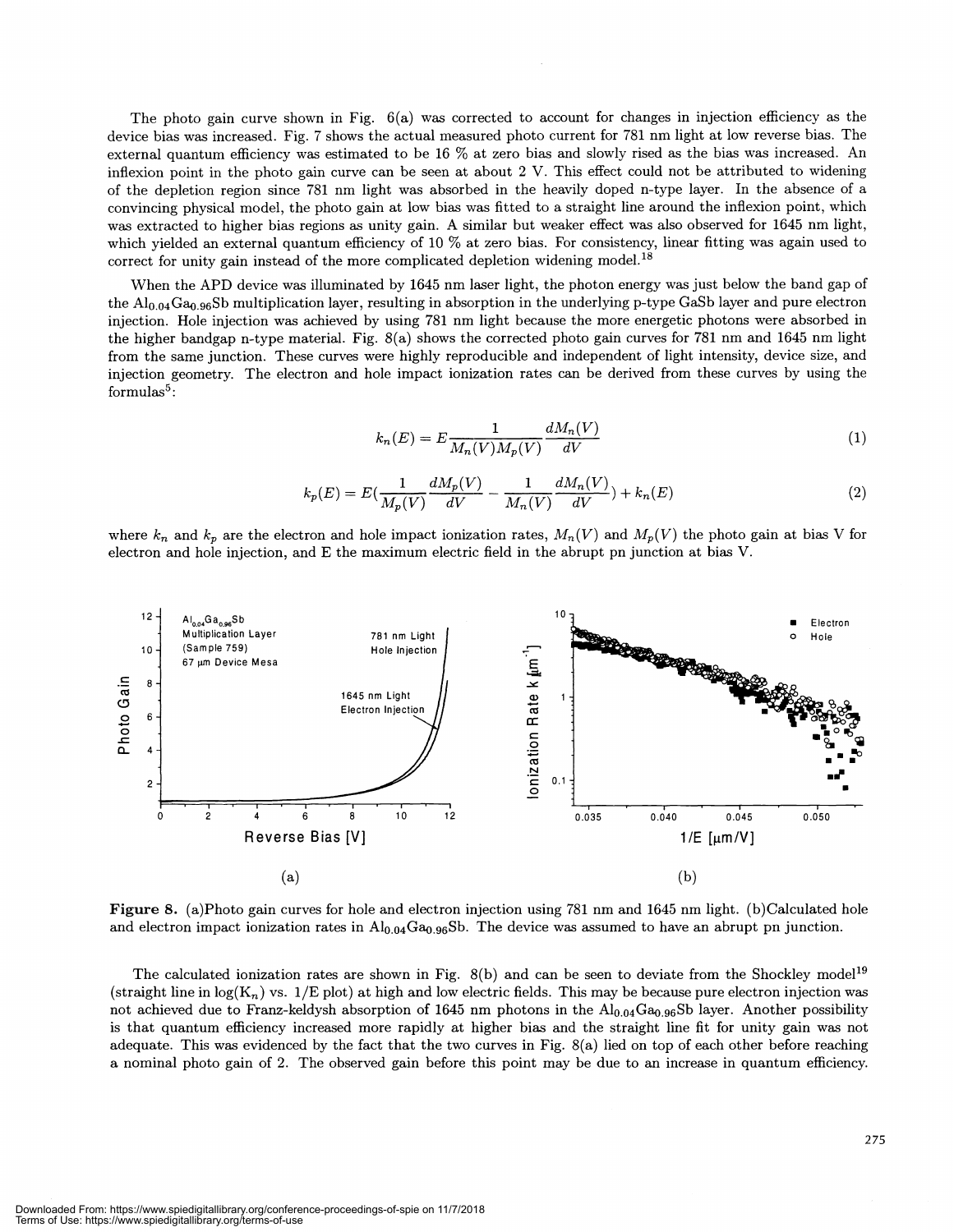Note however that the photo gain curves were consistent with enhancement of hole impact ionization since higher gains were always obtained for hole injection. A better model for the bias dependence of quantum efficiency would be needed to extract ionization rates from these data.

#### 5.2. Superlattice Devices

Photo response measurements were also performed on APD's with superlattice multiplication regions. The external quantum efficiencies for 781 nm and 1645 nm light were 20 per cent and 5 per cent at unity gain, respectively. The 1645 nm light was absorbed in the multiplication region due to the presence of GaSb layers, hence only hole injection was achieved. Within experimental error, the photo gain curves for light at the two wavelengths were the same. Fig. 9 shows the 1645 nm photo gain characteristics of a 37  $\mu$ m device and the associated dark current. Gain factors as high as 300 were obtained in some devices. At a gain factor of 10, the dark current for the  $37 \mu m$  device was 10  $\mu$ A, which was an order of magnitude lower than in bulk Al<sub>0.04</sub>Ga<sub>0.96</sub>Sb devices, and comparable to InGaAs/InAlAs superlattice APD's of similar design.<sup>12</sup> The dark current was plotted against photo gain in Fig.  $9(b)$ . Unlike its bulk  $\text{Al}_{0.04}\text{Ga}_{0.96}\text{Sb}$  counterpart (Fig. 8(b)), the dark current in the superlattice device increased slower than the photo current. In fact, the un-multiplied dark current stayed constant or decreased with voltage in the superlattice device. This indicated that much of the dark current was not multiplied and must be due to surface leakage. The result was consistent with findings from dark current scaling studies in Section 4. Thus the observed dark current characteristics of the superlattice device did not represent its fundamental limit. With better processing and passivation technique, the surface leakage can be readily reduced and device performance further improved.



**Figure 9.** (a)Photo gain and dark current characteristics of APD's with a 10 period, 300  $\AA$ /300  $\AA$ , GaSb/AlSb multiplication layer. The dashed line shows the un-multiplied dark current. (b)Device dark current plotted as a function of photo gain. The data is fitted to a power law  $I=I_o(M)^p$ , which should yield p=1 for constant unmultiplied dark current.

It should be noted that the superlattice photo gain curve differed significantly from its bulk  $Al_{0.04}Ga_{0.96}Sb$ counterpart at low reverse bias. The superlattice collection efficiency was strongly dependent on device bias at low voltages due to the presence of AlSb barriers in the multiplication region. A bias as high as 10 V was needed to overcome the barrier and achieve unity gain. The bias needed to sweep out the photo generated carriers was also dependent on the incident light intensity. As shown in Fig. 10, at greater input light intensity, a higher reverse bias was need to achieve the same quantum efficiency and unity gain. We attribute this effect to carrier trapping in the quantum wells in the multiplication region,<sup>20</sup> which tended to screen the applied electric field. A small bump was also observed in the photo gain curve at low levels of light injection. Work is still in progress to understand this photo induced negative resistance effect.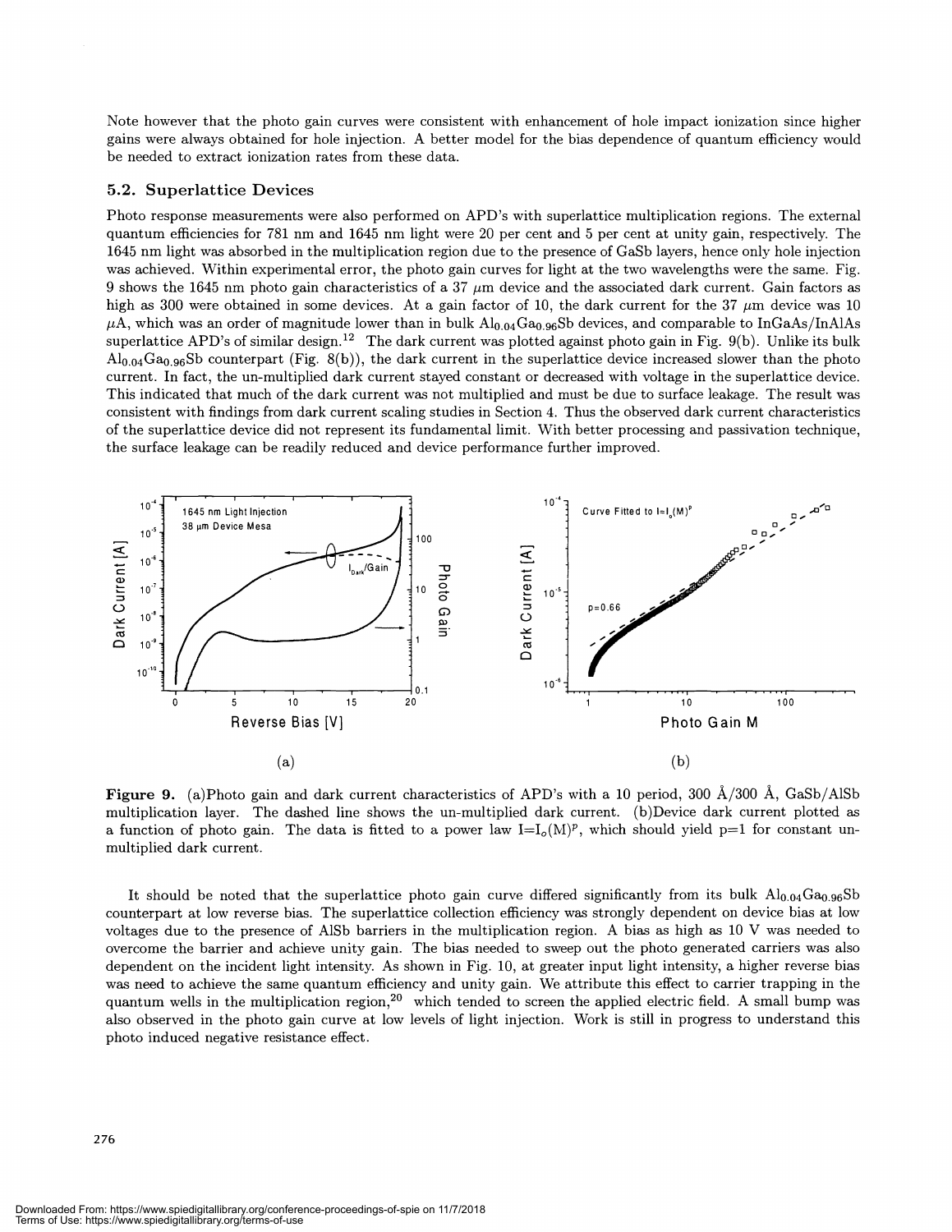

Figure 10. Photo response of the GaSb/A1Sb superlattice APD at different light intensity levels. The data was obtained by using a 1645 nm laser light. Similar results were obtained from the 781 nm light source.

#### 6. CONCLUSION

We have demonstrated that antimonide APD's with bulk or superlattice multiplication regions can be fabricated from molecular beam epitaxy. The dominant mechanism of dark current generation in bulk  $Al_{0.04}Ga_{0.96}Sb$  devices was identified as tunneling at the multiplication to n-type layer interface. The dark current was henceforth improved by using a three-stage n-type superlattice. Photo gain curves at two different wavelengths were obtained for bulk  $A_{0.04}Ga_{0.96}Sb$  devices and yielded results consistent with hole impact ionization enhancement. APD devices with GaSb/A1Sb superlattice multiplication layers exhibited lower dark currents and more pronounced avalanche characteristics due to the presence of large band gap material in the multiplication region. The superlattice structure is promising since the device dark current was found to be limited by surface leakage and can be readily improved by using better processing and passivation.

#### ACKNOWLEDGMENTS

The authors would like to thank A. T. Hunter and D. H. Chow of Hughes Research Lab for helpful discussions of antimonide growth and APD characterization. We also gratefully acknowledge the support of the Defense Advanced Research Projects Agency monitored by the Army Research Laboratory under contract number DAAL O1-97-K-0121.

#### REFERENCES

- 1. R. Q. Yang and S. S. Pei, "Novel type-TI quantum cascade lasers," J. Appi. Phys. 79, pp. 8197-8203, 1996.
- 2. R. H. Miles, D. H. Chow, T. C. Hasenberg, A. R. Kost and Y-H. Zhang, "Mid-infrared laser diodes based on GaInSb/InAs and InAs/A1Sb superlattices," Appi. Phys. Lett. 67, pp. 3700-3702, 1995.
- 3. D. L. Smith and C. Mailhiot, "Proposal for strained type II superlattice infrared detectors," J. Appi. Phys. 62, pp. 2545-2548, 1987.
- 4. F. Osaka, T. Mikawa, T. Kaneda, "Impact ionization coefficients of electrons and holes in (100)-oriented  $Ga_xIn_{1-x}As_yP_{1-y}$ ," IEEE J. Quantum Electron. **OE-21**, pp. 1326-1338, 1985.
- 5. G. E. Stillman and C. M. Wolfe, in Semiconductors and Semimetals Volume 12, edited by R. K. Willard and A. C. Beer, Academic, New York, 1977.
- 6. O. Hildebrand, W. Kuebart, K. W. Benz, and M. H. Pilkuhn, " $Ga_{1-x}Al_xSb$  avalanche photodiodes: resonant impact ionization with very high ratio of ionization coefficients," IEEE J. Quantum Electron. OE-17, pp. 284- 288, 1981.
- 7. L. Gouskov, B. Orsal, M. Perotin, M. Karim, A. Sabir, P. Coudray, S. Kibeya, and H. Luquet, "Impact ionization in  $Ga_{1-x}Al_xSb''$ , *Appl. Phys. Lett.* 60, pp. 3030-3032, 1992.